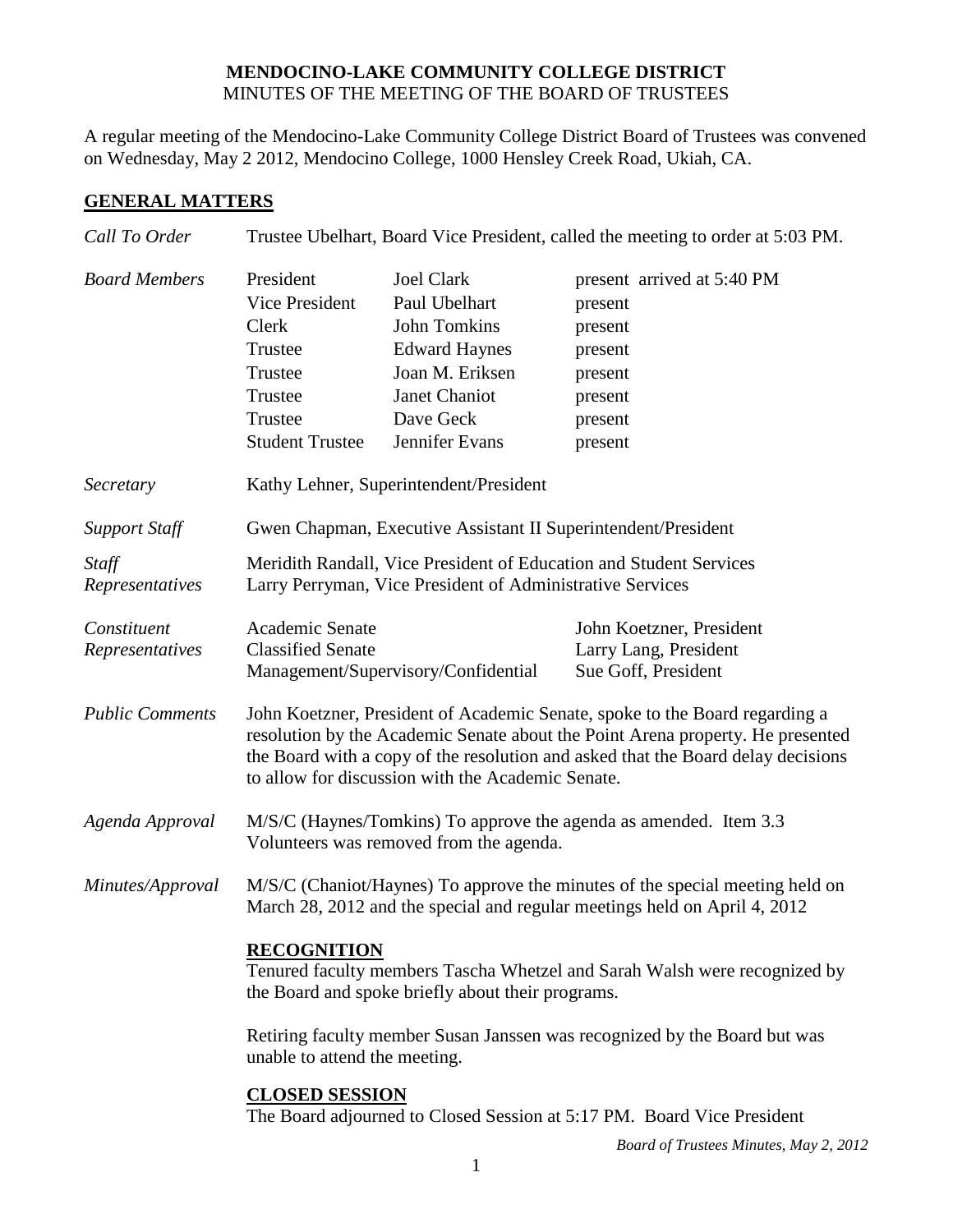Ubelhart announced that all items listed on the agenda will be discussed. Any discussion not completed in the time allotted will be continued at the end of the meeting. The Board returned to Open Session at 5:40 PM. Trustee Ubelhart announced that no action was taken in Closed Session and that all items in Closed Session will be continued until the end of the meeting. M/S/C (Tomkins/Haynes) RESOLVED, That the Mendocino-Lake Community College District Board of Trustees does hereby amend the agenda to move Item 5.4 Superintendent/President Search to follow Closed Session which will be continued to the end of the meeting. Trustee Clark arrived at the end of Closed Session. **CONSENT AGENDA** M/S/C (Chaniot/Geck) To approve the Consent Agenda as submitted. Items with an asterisk \* were approved by one motion as the Consent Agenda. **Personnel** *Employment – Short-Term Employees* \*RESOLVED, That the Mendocino-Lake Community College District Board of Trustees does hereby ratify the Short-Term Employees as submitted. *Employment – Summer Session Faculty* \*RESOLVED, That the Mendocino-Lake Community College District Board of Trustees does hereby employ the Summer Session Faculty for 2012 as submitted. *District Collective Bargaining Reopeners, MLCCCBU 2012-13* \*RESOLVED, That the Mendocino-Lake Community College District Board of Trustees does hereby present the initial 2012-13 collective bargaining proposal to the Mendocino-Lake Community College Classified Bargaining Unit (MLCCCBU); directs the Superintendent/President to receive public comments on this proposal for the next 10 days; and directs its representatives to begin negotiations after that time. *Resignation – Vice President of Education and Student Services*  \* RESOLVED, That the Mendocino-Lake Community College District Board of Trustees does hereby ratify the resignation of Meridith Randall, Vice-President of Education and Student Services, effective June 15, 2012. *Employment – Classified* \*RESOLVED, That the Mendocino-Lake Community College District Board of Trustees does hereby employ Amy Alvarez as a categorically-funded Financial

## **Other Items**

| Fiscal Report-      | *RESOLVED, That the Mendocino-Lake Community College District Board of |
|---------------------|------------------------------------------------------------------------|
| <i>March</i> , 2012 | Trustees does hereby accept the fiscal report as submitted.            |
|                     |                                                                        |

Aid Technician, 12 months/year, 40 hours/week, effective May 29, 2012.

*Board of Trustees Minutes, May 2, 2012 Quarterly Fiscal Status Report –* \*RESOLVED, That the Mendocino-Lake Community College District Board of Trustees does hereby accept the quarterly fiscal status report as submitted.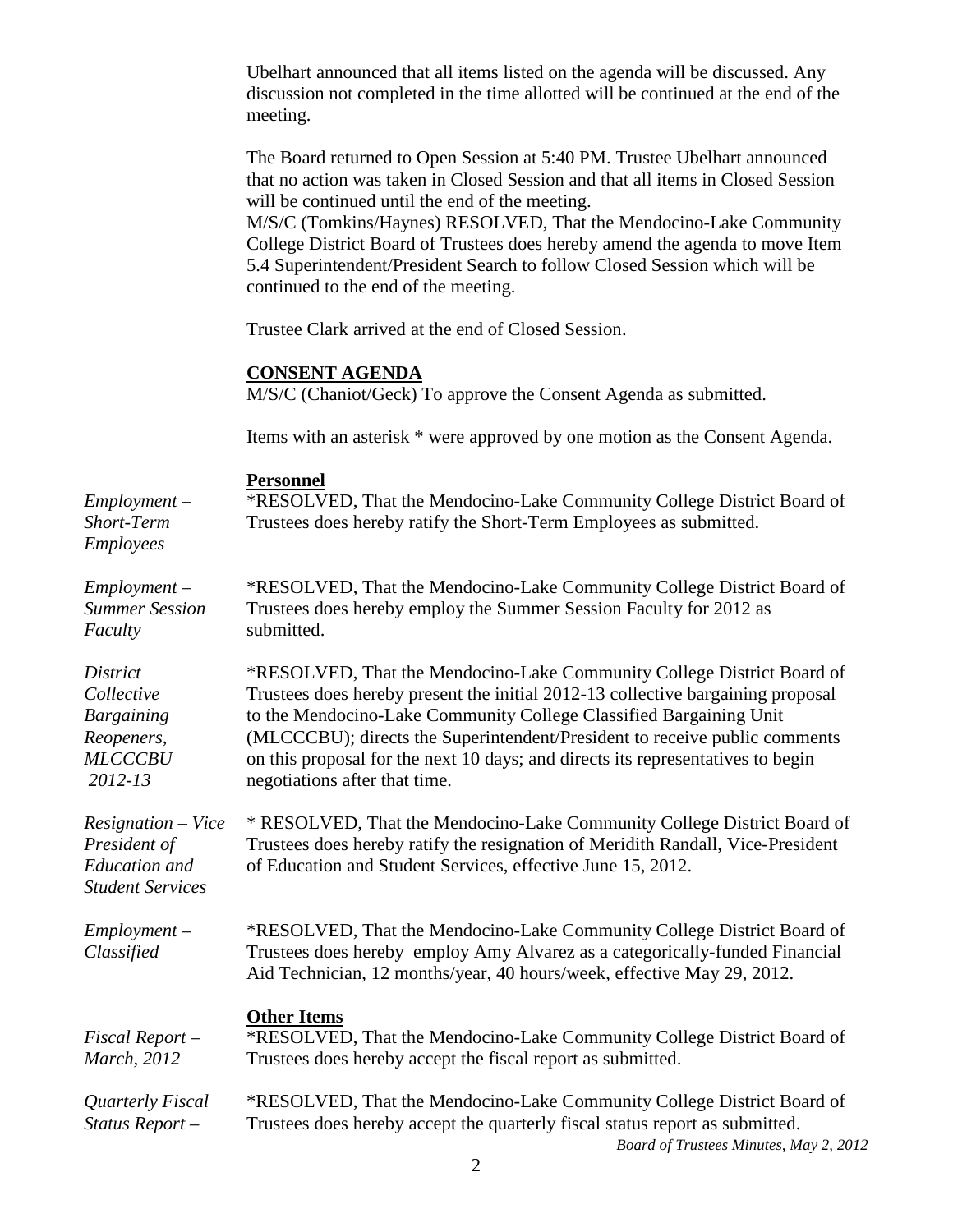## *AB 2910*

| <b>Student Trustee</b><br>Privileges                             | *RESOLVED, That the Mendocino-Lake Community College District Board of<br>Trustees does hereby maintain the Student Trustee Privileges as submitted.                                                                                                                                                                                                                                                            |
|------------------------------------------------------------------|-----------------------------------------------------------------------------------------------------------------------------------------------------------------------------------------------------------------------------------------------------------------------------------------------------------------------------------------------------------------------------------------------------------------|
| <b>New Certificates</b>                                          | *RESOLVED, That the Mendocino-Lake Community College District Board of<br>Trustees does hereby approve the new certificates in Sustainable Technology<br>Entrepreneurship, Business Entrepreneurship, and Business Retail Management.                                                                                                                                                                           |
| Citizens' Bond<br>Oversight<br>Committee<br>Membership           | *RESOLVED, That the Mendocino-Lake Community College District Board of<br>Trustees does hereby appoint Tami Bartlomei, Al Beltrami, and Matt Cockerton<br>to a second term on the Citizens' Bond Oversight Committee.                                                                                                                                                                                           |
| <b>District Energy</b><br>Savings Projects to<br>Replace Boilers | *RESOLVED, That the Mendocino-Lake Community College District Board of<br>Trustees does hereby ratify the contract for the replacement of five boilers for<br>energy project upgrades to Intercounty Mechanical & Electrical, Inc. in the<br>amount of \$407,674.                                                                                                                                               |
| North County<br>Center -<br>Authorization to go<br>to Bid        | *RESOLVED, That the Mendocino-Lake Community College District Board of<br>Trustees does hereby authorize staff to go to bid on the North County Center.                                                                                                                                                                                                                                                         |
| <b>Resolution</b><br>$05 - 12 - 01$<br>Honoring<br>Kathy Lehner  | <b>ACTION ITEMS</b><br>All Board members took turns reading the Resolution in honor of outgoing<br>Superintendent/President Lehner.<br>M/S/C (Chaniot/Clark) RESOLVED, That the Mendocino-Lake Community<br>College District Board of Trustees does hereby adopt Resolution 05-12-01 in<br>honor of Superintendent/President Lehner's service to Mendocino College.                                             |
| $Employment -$<br><i>Interim</i><br>Superintendent/<br>President | M/S/C (Geck/Clark) RESOLVED, That the Mendocino-Lake Community<br>College Board of Trustees hereby recommends an employment contract for D.<br>Roe Darnell, Interim Superintendent/President, 5/3/12 through 1/31/13, based on<br>the salary of the prior Superintendent/President, with terms and conditions as<br>stated in the contract, copies of which are available from Human Resources upon<br>request. |
| Signature<br>Authorization<br>Roe Darnell                        | M/S/C (Tomkins/Chaniot) RESOLVED, That the Mendocino-Lake Community<br>College District Board of Trustees does hereby ratify adopt Resolution No. 05-<br>12-02 giving signature authorization to Roe Darnell, Interim<br>Superintendent/President from May 3, 2012 until rescinded and does hereby<br>rescind the signature authorization of Kathryn G. Lehner on the same date.                                |
|                                                                  | Roll Call Vote: Trustees Tomkins, Geck, Chaniot, Clark, Eriksen, Ubelhart,<br>$Haynes - yes$                                                                                                                                                                                                                                                                                                                    |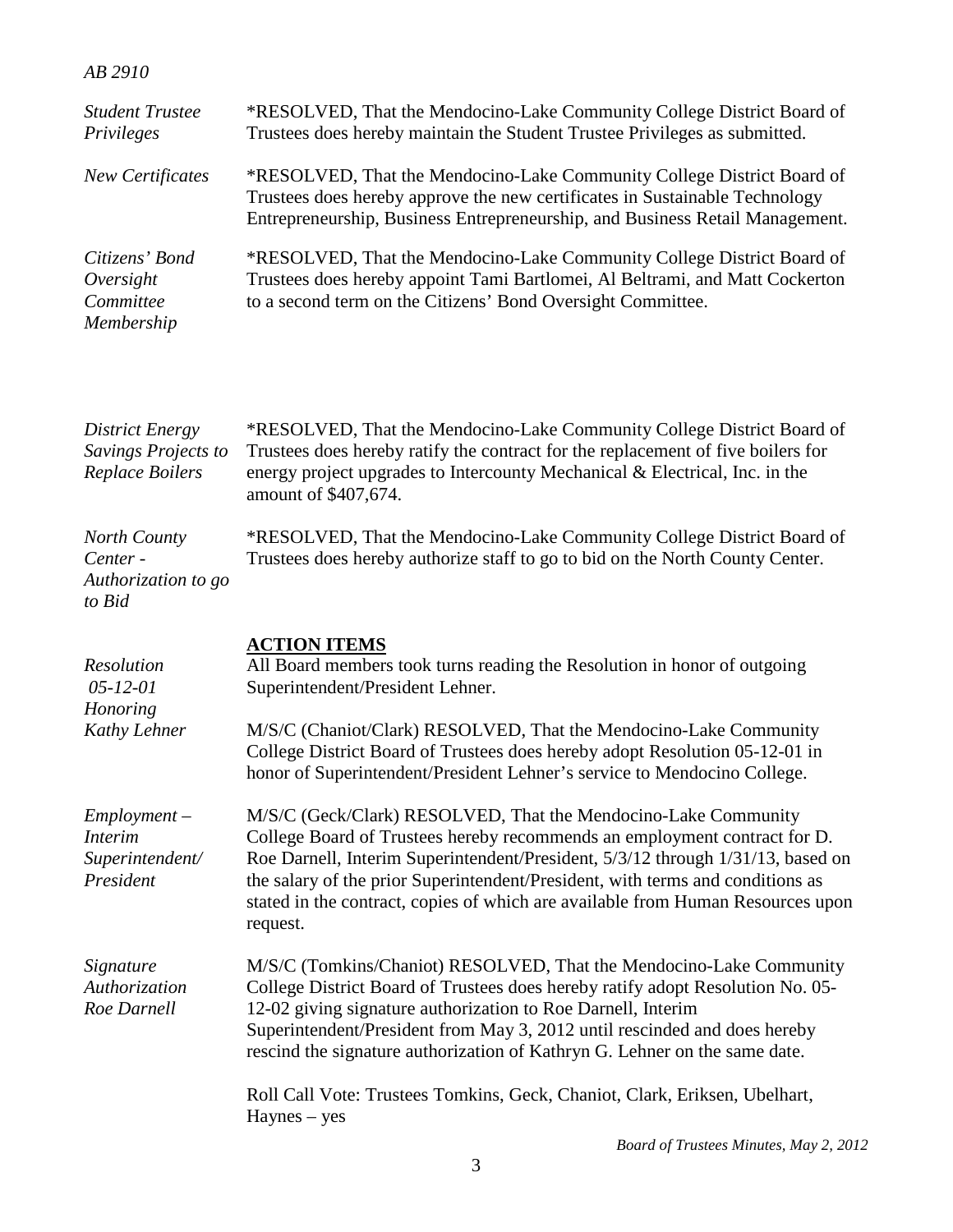| Library/Learning<br>Center - Change<br>Order No. 17       | M/S/C (Haynes/Tomkins) RESOLVED, That the Mendocino-Lake Community<br>College District Board of Trustees does hereby ratify Change Order No. 16 for<br>the Library/Learning Center project to Midstate Construction in the amount of<br>\$7,397.                                                                                                                                                                                                                                                                                                                                     |
|-----------------------------------------------------------|--------------------------------------------------------------------------------------------------------------------------------------------------------------------------------------------------------------------------------------------------------------------------------------------------------------------------------------------------------------------------------------------------------------------------------------------------------------------------------------------------------------------------------------------------------------------------------------|
| Lake County<br>Center - Change<br>Order No. 4             | M/S/C (Tomkins/Geck) RESOLVED, That the Mendocino-Lake Community<br>College District Board of Trustees does hereby ratify Change Order No. 4 for<br>the Lake County Center project to Wright Contracting in the amount of \$17,274.                                                                                                                                                                                                                                                                                                                                                  |
| President's Report                                        | <b>INFORMATIONAL REPORTS</b><br>A written report was submitted by Superintendent/President Lehner.                                                                                                                                                                                                                                                                                                                                                                                                                                                                                   |
| <b>ARCC</b> Report                                        | Information on the Accountability Reporting for the California Community<br>Colleges (ARCC) Report was submitted to the Board as part of the Board<br>packet.                                                                                                                                                                                                                                                                                                                                                                                                                        |
|                                                           | Director of Institutional Research, Dr. Charles Duffy, gave a presentation on<br>Mendocino College's portion of the report. The Board of Trustees and the<br>Superintendent/President discussed the findings in the report.                                                                                                                                                                                                                                                                                                                                                          |
| <b>Education</b> and<br><b>Student Services</b><br>Report | A written report was submitted by Meridith Randall, Vice President of<br>Education and Student Services. The following was offered in addition:<br>Campus activities for the month of May were discussed.<br>The Child Development Center received a \$2,500 grant from First 5<br>$\bullet$<br>Mendocino to help with the final phase of playground renovation for the<br>"Outdoor Classroom."<br>Trustee Haynes, in recognizing Vice President Randall's resignation,<br>complimented her on her work with the college for the last 12 years and<br>wished her luck in the future. |
| Administrative                                            | A written report was submitted by Larry Perryman, Vice President of                                                                                                                                                                                                                                                                                                                                                                                                                                                                                                                  |

*Services Report*

Administrative Services. The following was offered in addition: • Vice President Perryman responded to questions about Redevelopment funds.

*Measure W Bond Report* The Quarterly Bond report was submitted by Larry Perryman, Vice President of Administrative Services.

*Mendocino College Foundation, Inc.* 

A written report was submitted by Katie Wojcieszak, Executive Director of the Mendocino College Foundation. The following was offered in addition:

• Superintendent/President Lehner reported that the Foundation's investment income is reduced and support of the College may decrease.

*Constituents Report* Written reports were submitted by the ASMC and Academic Senate.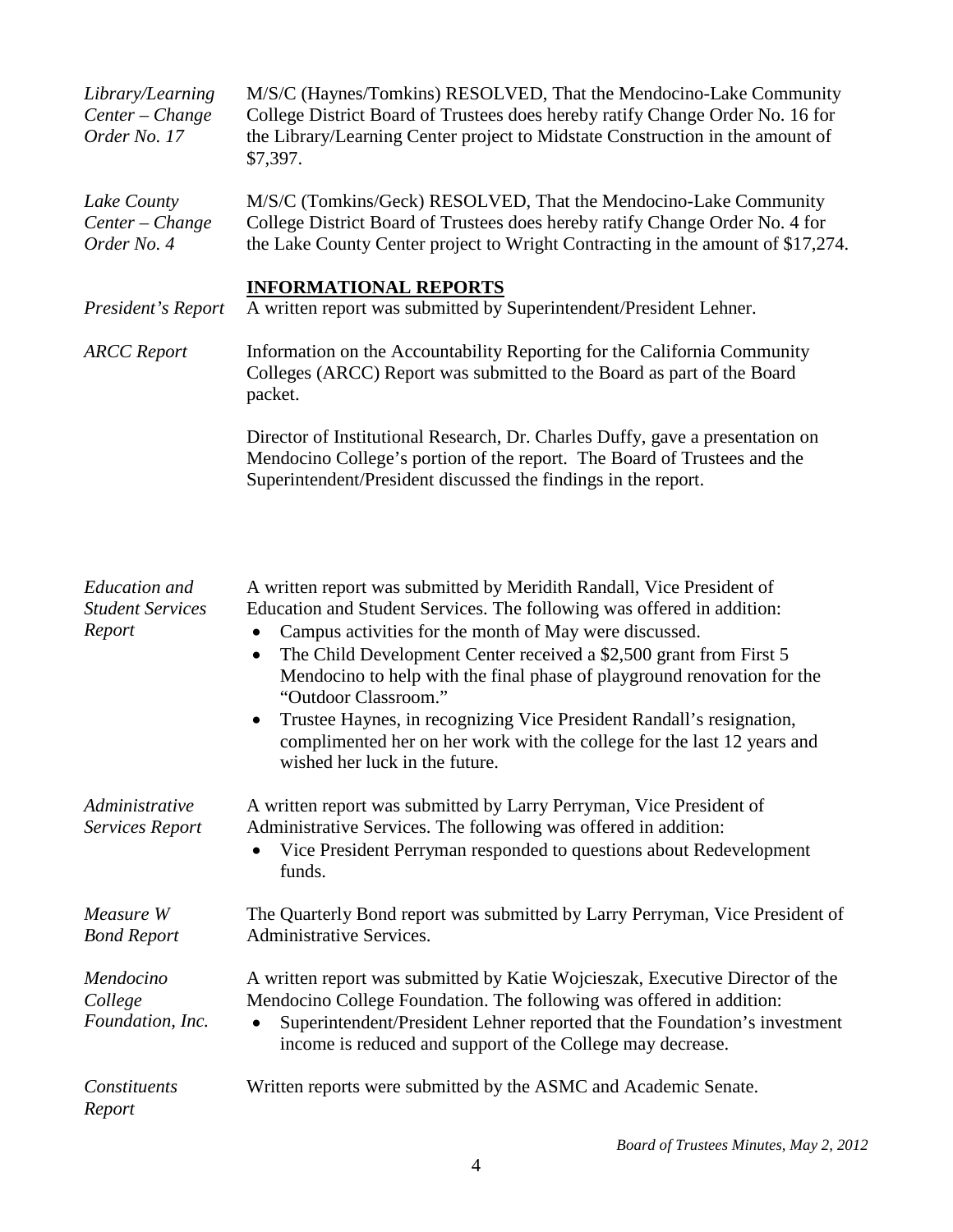| <b>Health Benefits</b><br>Report | A written report on the Health Benefits Fund was submitted as information.                                                                                                                                                                                                                                                                                                                                                                                                                                                                                                                                                                                                                                                                                                         |  |  |
|----------------------------------|------------------------------------------------------------------------------------------------------------------------------------------------------------------------------------------------------------------------------------------------------------------------------------------------------------------------------------------------------------------------------------------------------------------------------------------------------------------------------------------------------------------------------------------------------------------------------------------------------------------------------------------------------------------------------------------------------------------------------------------------------------------------------------|--|--|
| <b>Trustee Reports</b>           | TRUSTEE COMMUNICATION<br>A written report was submitted by Trustee Tomkins and Chaniot. Oral reports<br>were given by Trustees Ubelhart, Haynes, Eriksen, Chaniot,                                                                                                                                                                                                                                                                                                                                                                                                                                                                                                                                                                                                                 |  |  |
| Future Agenda<br><i>Items</i>    | • Prohibition on Political Contributions by Payroll Deduction. Possible<br>resolution for Board to consider for the July meeting.<br>• Refresher to the Board on historical decisions made by the Bond<br>Implementation Planning Committee (BIPC) regarding redistribution of bond<br>funds.<br>• A report on Student Athletes.                                                                                                                                                                                                                                                                                                                                                                                                                                                   |  |  |
| Presentation                     | <b>TIME CERTAIN ITEM</b><br>A presentation on programs for Veterans was given by Kristie Anderson,<br>Director of Admissions and Records. Anderson reported that only twenty<br>percent of colleges in the nation are considered military friendly and Mendocino<br>College is part of that group. The College will be listed in the GI jobs and career<br>manual for veterans. A veterans resource center is available on campus. There<br>are 79 students the program this year with 12 students graduating.                                                                                                                                                                                                                                                                     |  |  |
| Point Arena                      | <b>BIG PICTURE</b><br>Presentation on Point Arena Field Station<br>Superintendent/President Lehner commented that the Point Arena property is an<br>amazing piece of property which has been utilized by Mendocino College<br>science students.                                                                                                                                                                                                                                                                                                                                                                                                                                                                                                                                    |  |  |
|                                  | Vice President Perryman began the presentation and discussion by advising the<br>Board that at this time the presentation on Point Arena Field Station is for the<br>Board's information and they are not being asked to take any action at this time.<br>Staff and Faculty members presented information on the status of Point Arena<br>Field Station, the numbers of students who are able to use the property each<br>year, the benefits to students in both biological science and earth science, the use<br>by MESA students, and projected costs for repair and maintenance.                                                                                                                                                                                                |  |  |
|                                  | Vice President Perryman discussed the possible options on the property:<br>• Leave the property "status quo" no changes.<br>• Maintain the cinder block buildings only and turn them into classrooms. Do<br>not maintain the four residence buildings which will make the property<br>available for day use only.<br>• Follow the Academic Senate recommendation to use the contingency money<br>from current projects that is left when a project is completed.<br>• Work with the Trust for Public Lands requesting to get an appraisal on the<br>property and enter into a two-year option for them to buy the property. the<br>two-year option could be rescinded by the District at any time during the<br>option period without penalty. The Bureau of Land Management (BLM) |  |  |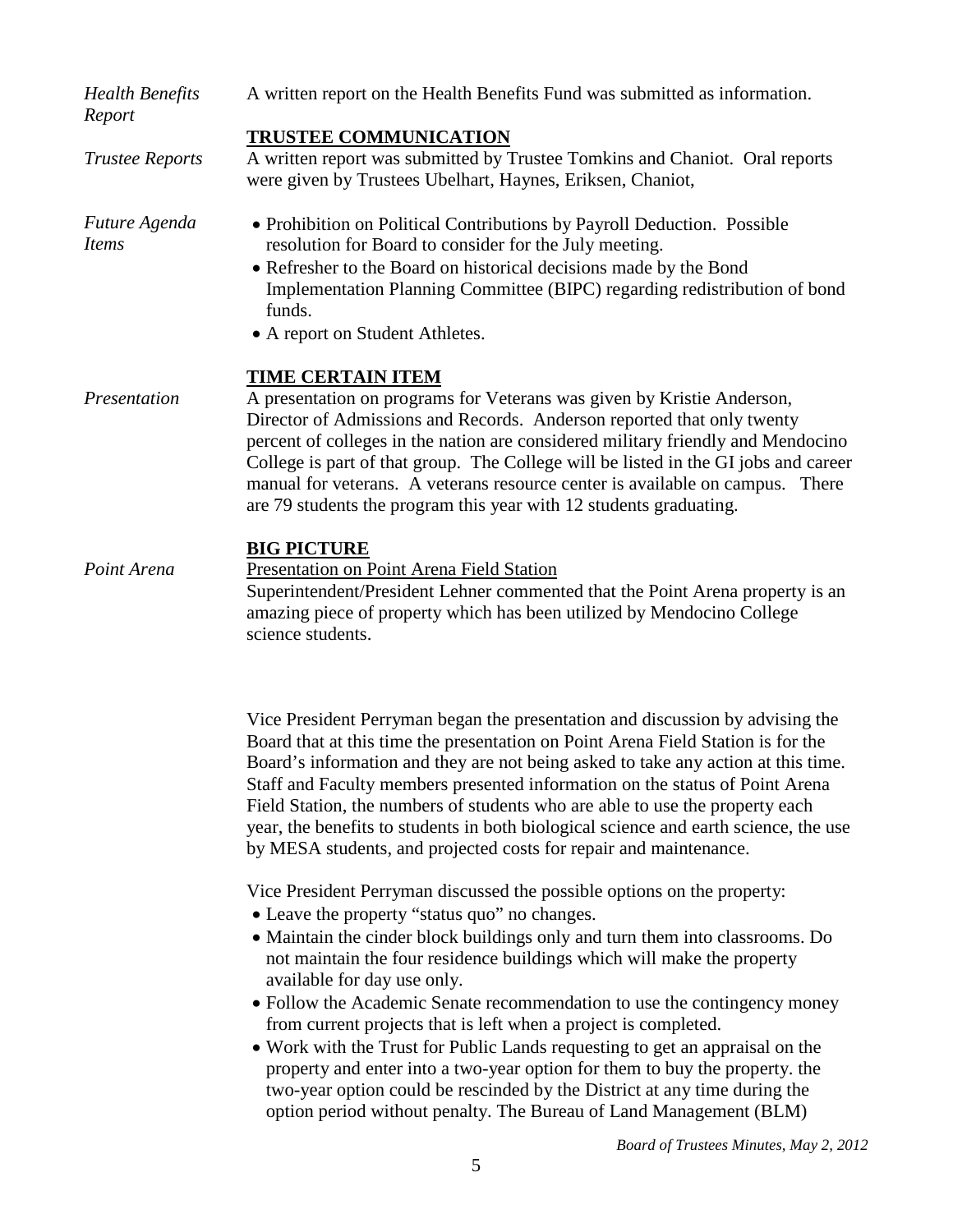|                                            | would own the property and BLM would enter into a long term agreement<br>with the College to use the land.                                                                                                                                                                                                                                                                                                                                                                                                                                                                                                                                              |
|--------------------------------------------|---------------------------------------------------------------------------------------------------------------------------------------------------------------------------------------------------------------------------------------------------------------------------------------------------------------------------------------------------------------------------------------------------------------------------------------------------------------------------------------------------------------------------------------------------------------------------------------------------------------------------------------------------------|
|                                            | The College's Point Arena Committee presented a proposal of their own. They<br>proposed the that District provide approximately \$2 million to upgrade the<br>property with a cost of approximately \$50,000 a year to maintain the property.                                                                                                                                                                                                                                                                                                                                                                                                           |
|                                            | Vice President Perryman advised the Board that more work needs to be done<br>with broader discussions involving staff and that all options would be<br>considered. This subject will be placed on the agenda at a future meeting.                                                                                                                                                                                                                                                                                                                                                                                                                       |
|                                            | <b>CLOSED SESSION</b><br>The Board adjourned to Closed Session at 8:50 PM.                                                                                                                                                                                                                                                                                                                                                                                                                                                                                                                                                                              |
|                                            | The Board returned to Open Session at 9:20 PM.                                                                                                                                                                                                                                                                                                                                                                                                                                                                                                                                                                                                          |
| Superintendent/<br><b>President Search</b> | The Board reviewed how the process had been done in previous<br>Superintendent/President searches. Following discussion a suggestion was made<br>to include a member of the Lake County Friends of Mendocino College.                                                                                                                                                                                                                                                                                                                                                                                                                                   |
|                                            | M/S/C (Chaniot/Geck) RESOLVED, That the Mendocino-Lake Community<br>College District Board of Trustees hereby authorizes a contract with<br>Professional Personnel Leasing (PPL) to conduct a search process for<br>Superintendent/President and hereby establishes a Search Committee to assist<br>PPL in this process including:                                                                                                                                                                                                                                                                                                                      |
|                                            | • Vice-President of Administrative Services, Chair of the Search Committee<br>• Vice-President of Education and Student Services (when employed)<br>• 2012-13 President and Vice-President of the Academic Senate<br>• 2012-13 President and Vice-President of the Classified Senate<br>• 2012-13 President and Vice-President of M/S/C Group<br>ASB President<br>• Executive Assistant – Superintendent/President<br>• Representative - Mendocino College Foundation<br>• Representative - Lake County Friends of Mendocino College<br>• Trustee appointed by the Board (non-voting observer)<br>• Director of Human Resources (non-voting coordinator |
| <b>ADJOURNMENT</b>                         | M/S/C (Haynes/Chaniot) RESOLVED, That the Mendocino-Lake Community<br>College District Board of Trustees does hereby adjourn the meeting at 9:46 PM.<br>Submitted by:                                                                                                                                                                                                                                                                                                                                                                                                                                                                                   |

D. Roe Darnell, Superintendent/President